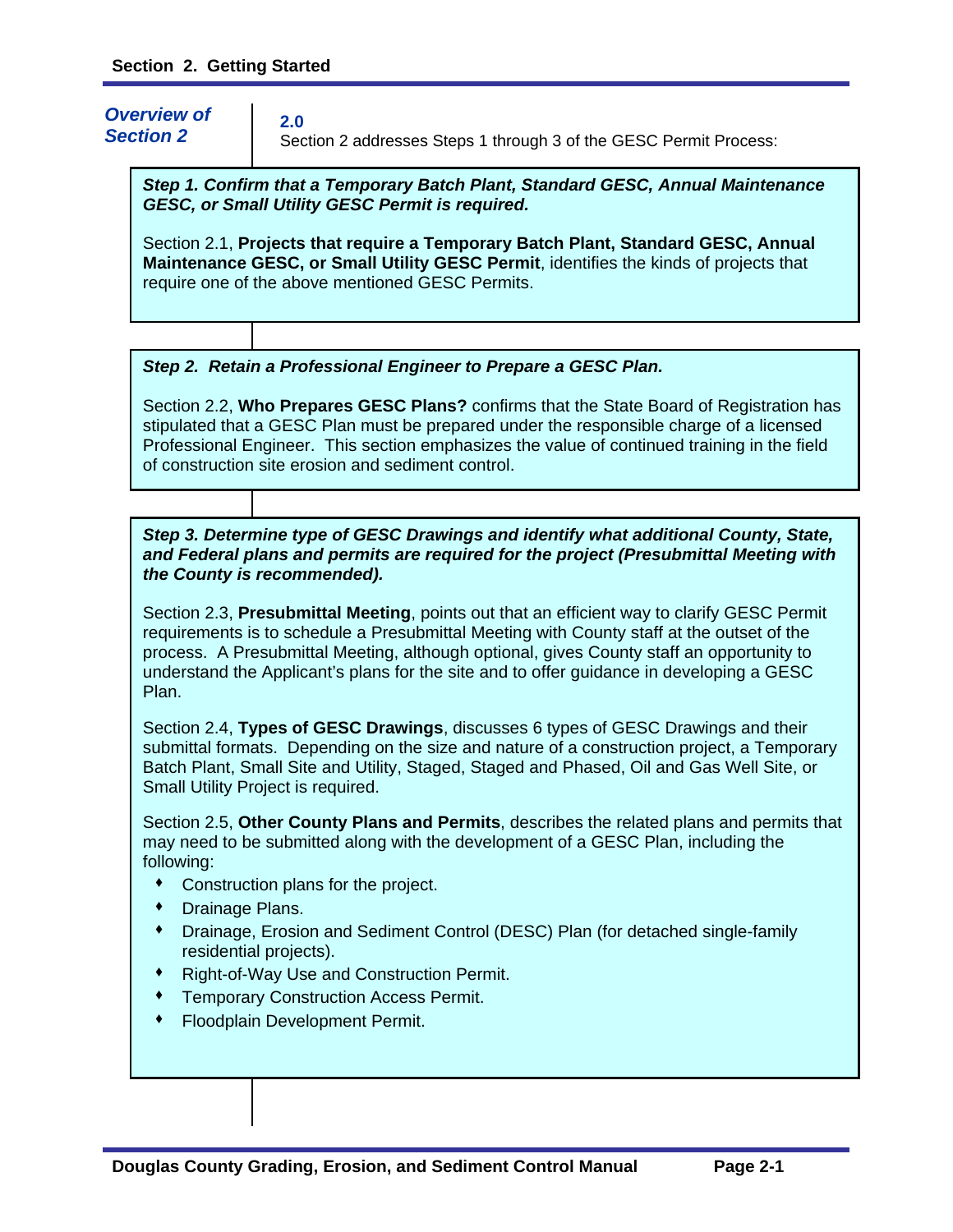*Step 3. Determine type of GESC Drawings and identify what additional County, State, and Federal plans and permits are required for the project (Presubmittal Meeting with the County is recommended), continued.* 

Section 2.6 discusses **State Permitting**, such as the following:

- Stormwater Management Plan.
- Dewatering Permit.
- **\*** Air Quality Permitting.

Section 2.7 discusses **Federal Permitting**, including:

- Federal Emergency Management Agency Map Revisions.
- Department of Army Corps of Engineers Section 404 Permit.
- Threatened and Endangered Species approvals.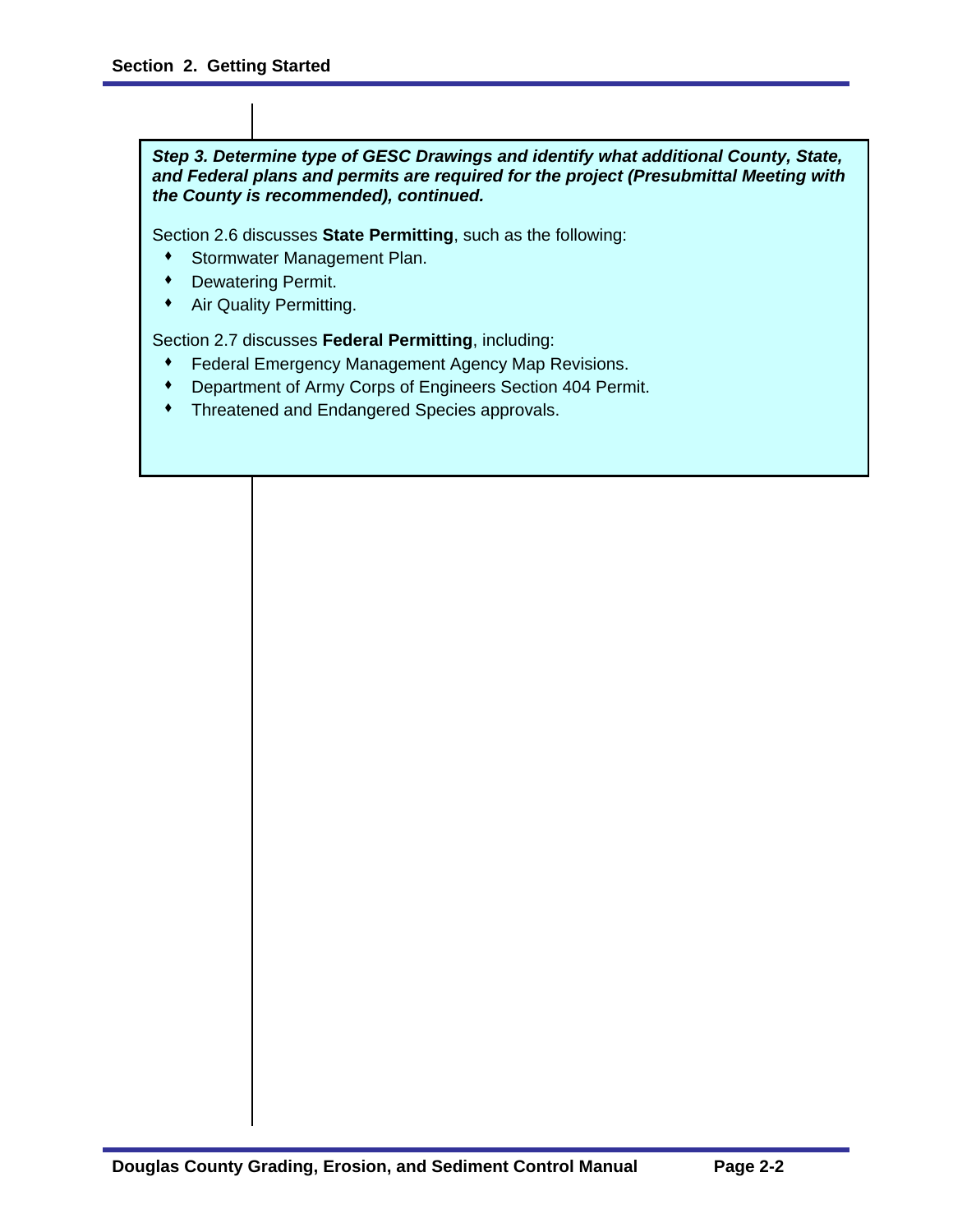*Permit Step 1: Confirm that a Temporary Batch Plant or Standard GESC, Annual Maintenance GESC, or Small Utility GESC Permit is Required. Section 2.1 provides background information related to Step 1.* 

# **Projects that Require a Temporary Batch Plant or Standard GESC Permit**

#### **2.1**

The first step in the process is to examine the information in Sections 1.4 and 1.5 to confirm that a Temporary Batch Plant or Standard GESC Permit is required for the project. These GESC Permits apply to most land disturbing activities in the County other than small (less than 1.0 acre) projects with negligible negative impact (requiring a Low Impact GESC Permit) and most agricultural or emergency activities (exempt activities).

**GESC Plans?**<br> **GESC Plans?**<br> **INFORMATION CONSIDER**<br> **CESC Plans?** *If a Low Impact GESC Permit is required, see Section 7 for applicable Permit Steps and Information.* 

Douglas County Public Works Engineering can be contacted to clarify GESC Permit requirements and to help interpret which GESC Permit, if any, applies to a particular project. Contact information is provided in Appendix A.

<u>E</u> **portant!** 

*If a GESC Permit is not required, the process described herein is not applicable; however, BMPs shall still be required in accordance with the information shown in* 

*Sections 3 and 5.* 

*Permit Step 2: Retain a Professional Engineer to Prepare a GESC Plan. Section 2.2 discusses Step 2.* 

# **Who Prepares**

#### **2.2**

Laying out erosion and sediment controls on a site may involve engineering design issues such as embankment stability and spillway sizing (for sediment basins), pipe strength calculations (for temporary stream crossings), and peak discharge estimates and hydraulic computations (for determination of flood elevations and velocities and for sizing conveyance facilities).

Because of these issues, Colorado State Statutes require that GESC Plans be prepared by or under the responsible charge of, and signed and stamped

by, a Professional Engineer (PE) registered in the State of Colorado (see Colorado State Engineering Law 12-25-101, General Provisions). For the purpose of this manual the Professional Engineer is referred to as the Design Engineer. Non-PEs with experience in erosion and sediment control may assist in the development of a GESC Plan, but they must conduct their work under the supervision of the Design Engineer.

It is the responsibility of the Design Engineer to use professional judgment in the development of the GESC plans. If the



*GESC Plans are to be prepared under the responsible charge of a Professional Engineer.* 

Design Engineer determines that any GESC requirements, as applied to their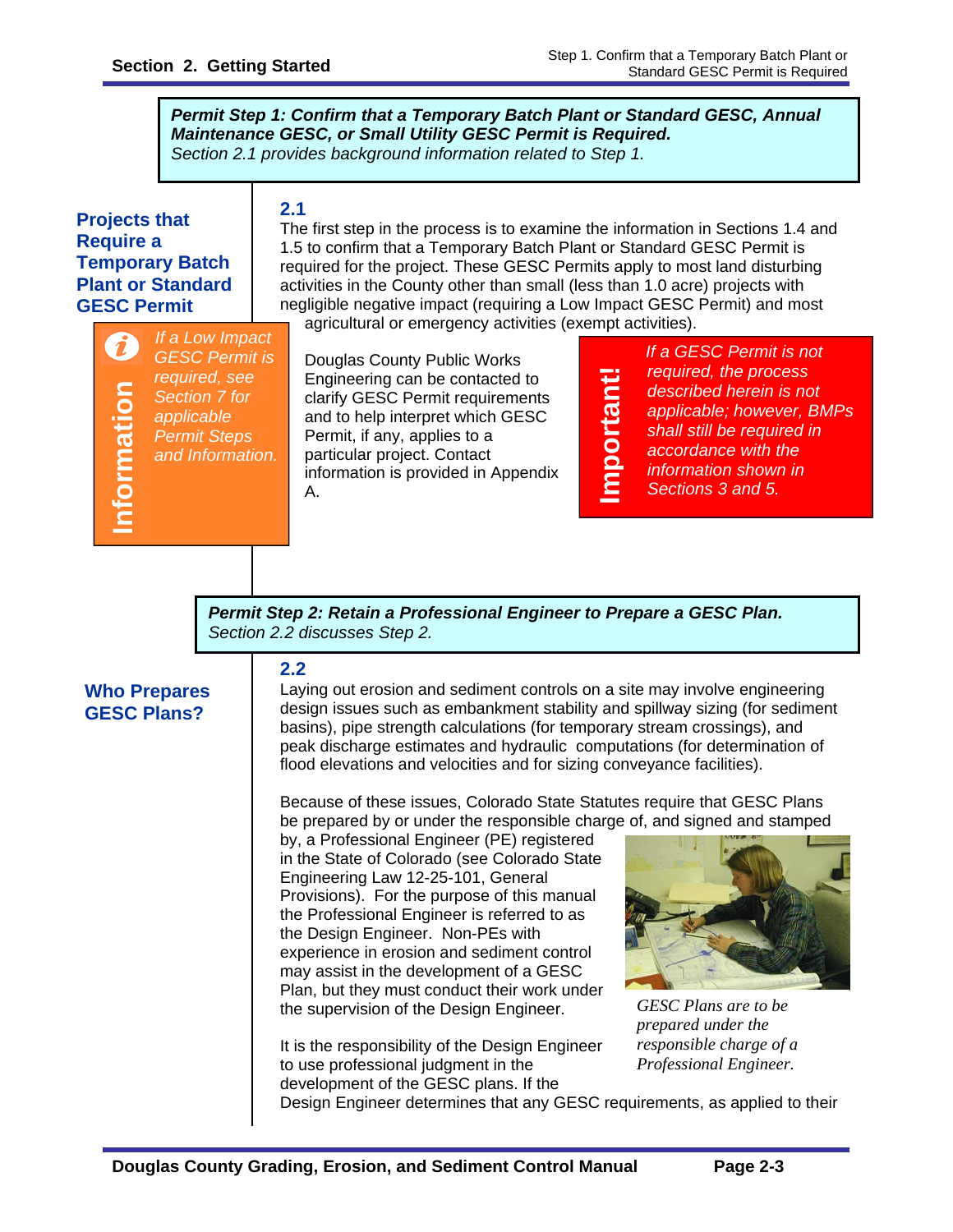**Who Prepares GESC Plans? continued** 

specific project, pose a safety hazard, it is the Design Engineer's responsibility to notify Douglas County of these issues, as well as to recommend an approach to alleviate the concerns.

The Design Engineer is responsible for preparing the GESC Plan in accordance with the requirements of this *GESC Manual* and is one of the key personnel who should attend the on-site Preconstruction Meeting at the start of the construction phase.

0 *Douglas County highly recommends that the Design*  **Information**  nformation *Engineer attend the Presubmittal meeting to reduce delays in the start of construction.* 

*Step 3. Determine type of GESC Plan and identify what additional County, State, and Federal plans and permits are required for the project (Presubmittal Meeting with the County is recommended)* 

*Sections 2.3 through 2.5 address Step 3.* 

# **Presubmittal Meeting**

**2.3**  Prior to preparing GESC Plans and other submittal documents for a proposed construction project, a Presubmittal Meeting with County staff is

recommended. The purpose of the meeting is to confirm the type of GESC Plan appropriate for a specific development site. The meeting will help to clarify the GESC Permit Program and confirm what related plans and permits may be required. Also, initial discussions can take place regarding the general configuration of controls that may be appropriate for the site.

It is anticipated that the Owner and/or the Design Engineer of the GESC Plan would attend the Presubmittal Meeting. The Owner or Owner's



*A Presubmittal Meeting with County staff is recommended to clarify GESC Permit requirements.*

representative shall bring the following information to the meeting:

#### *Information Needed at Presubmittal Meeting:*

- *Name, type and location of development.*
- *Brief description of site topography and drainage features.*
- *Size of development site and anticipated disturbed area, in acres.*
- *Anticipated type of GESC permit.*
- *Anticipated plans and permits to accompany GESC Plan.*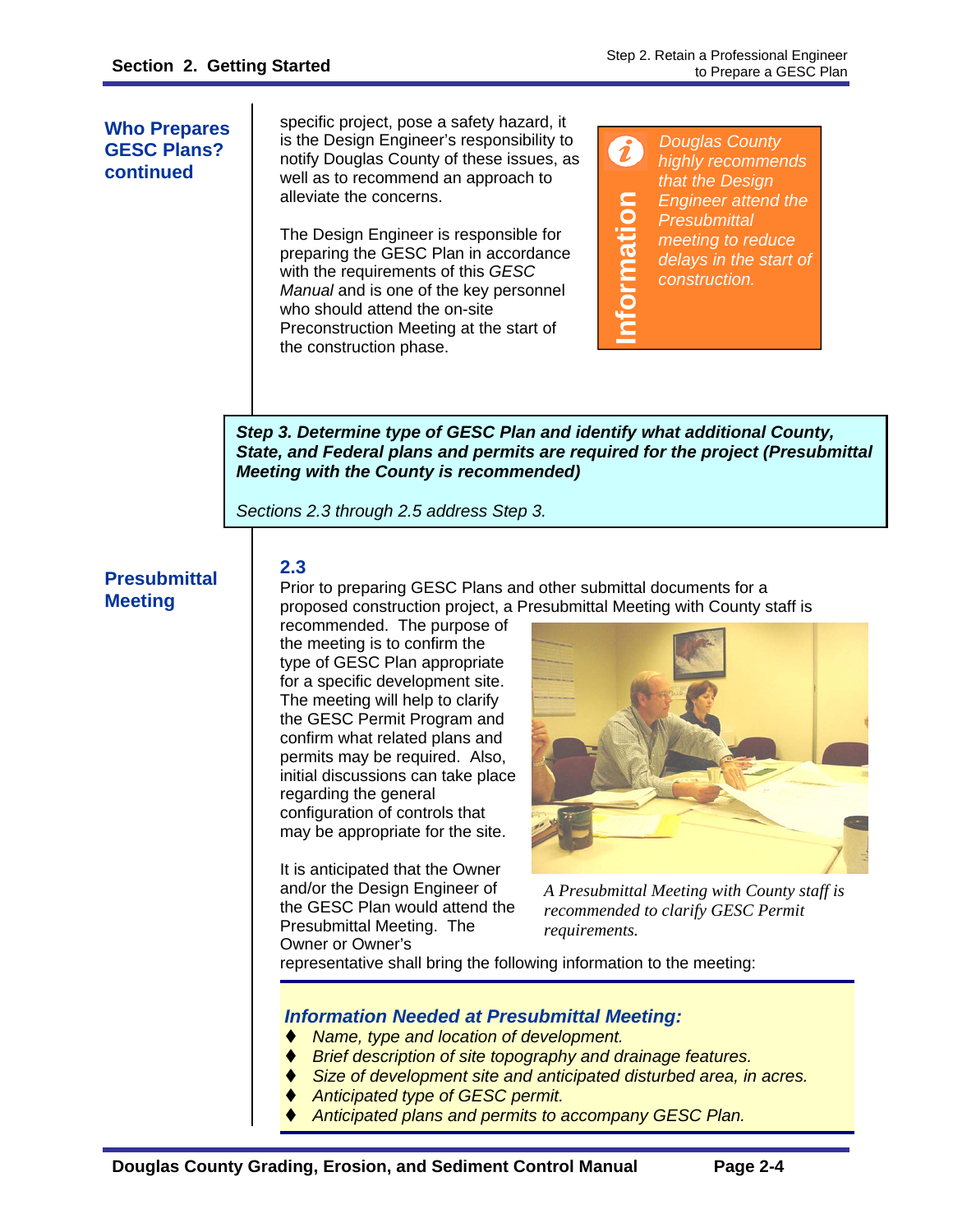#### **T 2.4 ypes of GESC Drawings** Depending on the degree of disturbance and the amount of area to be disturbed, one of the following types of GESC Drawings is applicable. Each type of GESC Drawing has unique formatting requirements, as described in detail in Section 3. Table 2-1 summarizes permit types, site areas, and GESC Drawing requirements.

# *Table 2-1. Types of GESC Plans*

| <b>Type of</b><br><b>GESC</b><br><b>Permit</b>                | <b>Type of</b><br><b>GESC</b><br><b>Drawing</b> | <b>Site Size</b><br><b>Criteria</b>                                    | <b>Drawing Format</b>                                                                                                                                                                                                              |
|---------------------------------------------------------------|-------------------------------------------------|------------------------------------------------------------------------|------------------------------------------------------------------------------------------------------------------------------------------------------------------------------------------------------------------------------------|
| <b>Temporary</b><br><b>Batch Plant/</b><br><b>GESC Permit</b> | <b>Temporary</b><br><b>Batch Plant</b>          | No size<br>criteria                                                    | Project shall be organized into an Initial and Final<br>Plan.                                                                                                                                                                      |
| <b>Standard</b><br><b>GESC Permit</b>                         | Small Site /<br><b>Utility</b>                  | Less than<br>1 acre                                                    | Initial, Interim, and Final Stage BMPs may be shown<br>on a single sheet.                                                                                                                                                          |
|                                                               | <b>Staged</b>                                   | 1 acre to<br>40 acres                                                  | Projects shall be organized into an Initial, Interim, and<br>Final Stage; Initial, Interim, and Final BMPs shall be<br>shown on separate sheets.                                                                                   |
|                                                               | <b>Staged and</b><br><b>Phased</b>              | Greater<br>than 40<br>acres                                            | Projects shall be divided into separate construction<br>phases each disturbing less than 40 acres (70 acres<br>for soil mitigation operations), with each phase<br>showing Initial, Interim, and Final BMPs on separate<br>sheets. |
|                                                               | <b>Oil and Gas</b><br><b>Well Site</b>          | No size<br>criteria                                                    | Initial and Final Stage BMPs shall be shown on<br>separate sheets.                                                                                                                                                                 |
| <b>Small Utility</b><br><b>GESC Permit</b>                    | <b>Small Utility</b><br>Project                 | <b>Trenches</b><br>wider than<br>$36"$ and<br>longer<br>than<br>1,000' | See drawing requirements in Section 9 of the GESC<br>Manual.                                                                                                                                                                       |

A brief description of each type of GESC Drawing follows.

**2.4.1 Temporary Batch Plant/GESC Drawing**. Temporary Batch Plant/ GESC Drawings shall be organized into two stages. Initial BMPs shall be shown on a Batch Plant Site Drawing and Final BMPs shall be shown on a Reclamation Plan. Additional detail on drawing requirements is provided in Section 3.16.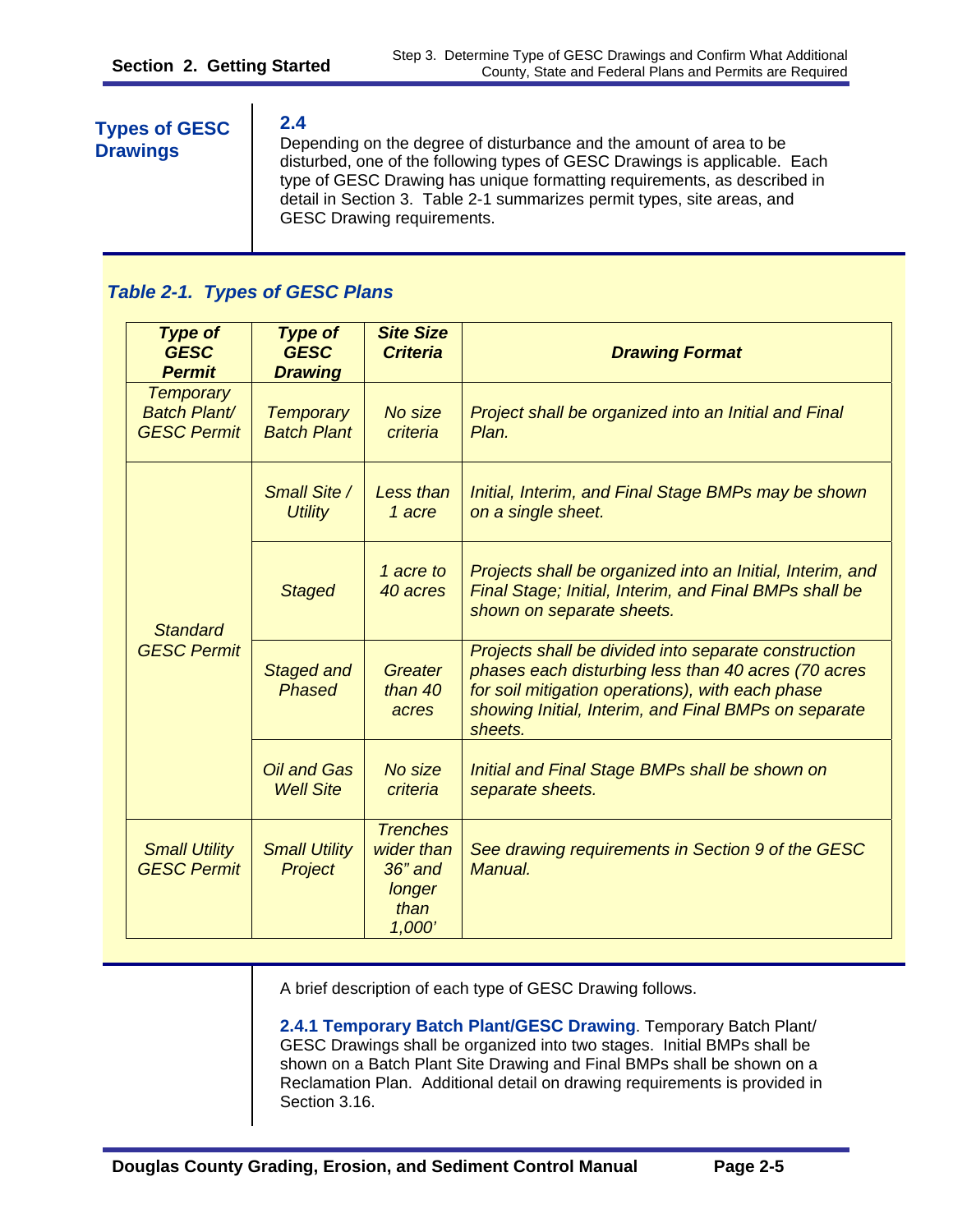**Types of GESC Drawings, continued** 

**2.4.2 Small Site and Utility GESC Drawing**. For disturbed areas of new developments less than 1.0 acre and utility construction over 1,000 linear feet (outside of County right-of-way), erosion and sediment controls for the Initial, Interim, and Final stages of construction may be shown on a single drawing (as opposed to 3 separate drawings).

**2.4.3 Staged GESC Drawing**. For disturbed areas greater than 1.0 acre, separate GESC Drawings are required for the Initial, Interim and Final stages of a project. This is to clarify, both to the Design Engineer and field personal, what erosion and sediment controls are appropriate at the outset of construction, during site development, and at the end of construction prior to final establishment of vegetation.

If the applicant can adequately demonstrate to Public Works Engineering that the Initial, Interim and Final phases of construction can be clearly shown on a single plan (for sites with disturbed areas up to 5 acres), then the Small Site/Utility Construction requirements identified above may be followed. However, this will be the exception, not the rule, and the County reserves the right to make this determination.

**2.4.4 Staged and Phased GESC Drawing**. For sites where the total disturbed area will exceed 40 acres, grading operations shall not take place



all at one time. Instead, the site shall be divided into separate grading phases each disturbing 40 acres or less. If overexcavation, stockpiling, and replacement of soils are necessary for mitigating expansive soils or addressing similar issues, each phase may disturb up to a maximum of 70

*Large areas of disturbance create huge potential for erosion and sedimentation; limiting the area of disturbance substantially reduces the problem.* 

acres. During construction, each grading phase shall be approved by the Erosion Control Inspector and drill seeded and crimp mulched prior to starting the subsequent phase. Additional information on drawing requirements for these stages is provided in Section 3.

If a GESC Plan can not adequately be shown on one plan sheet (see scale requirements in Section 3), multiple sheets shall be used. However, at least one overall plan sheet shall be provided as an index to subsequent sheets.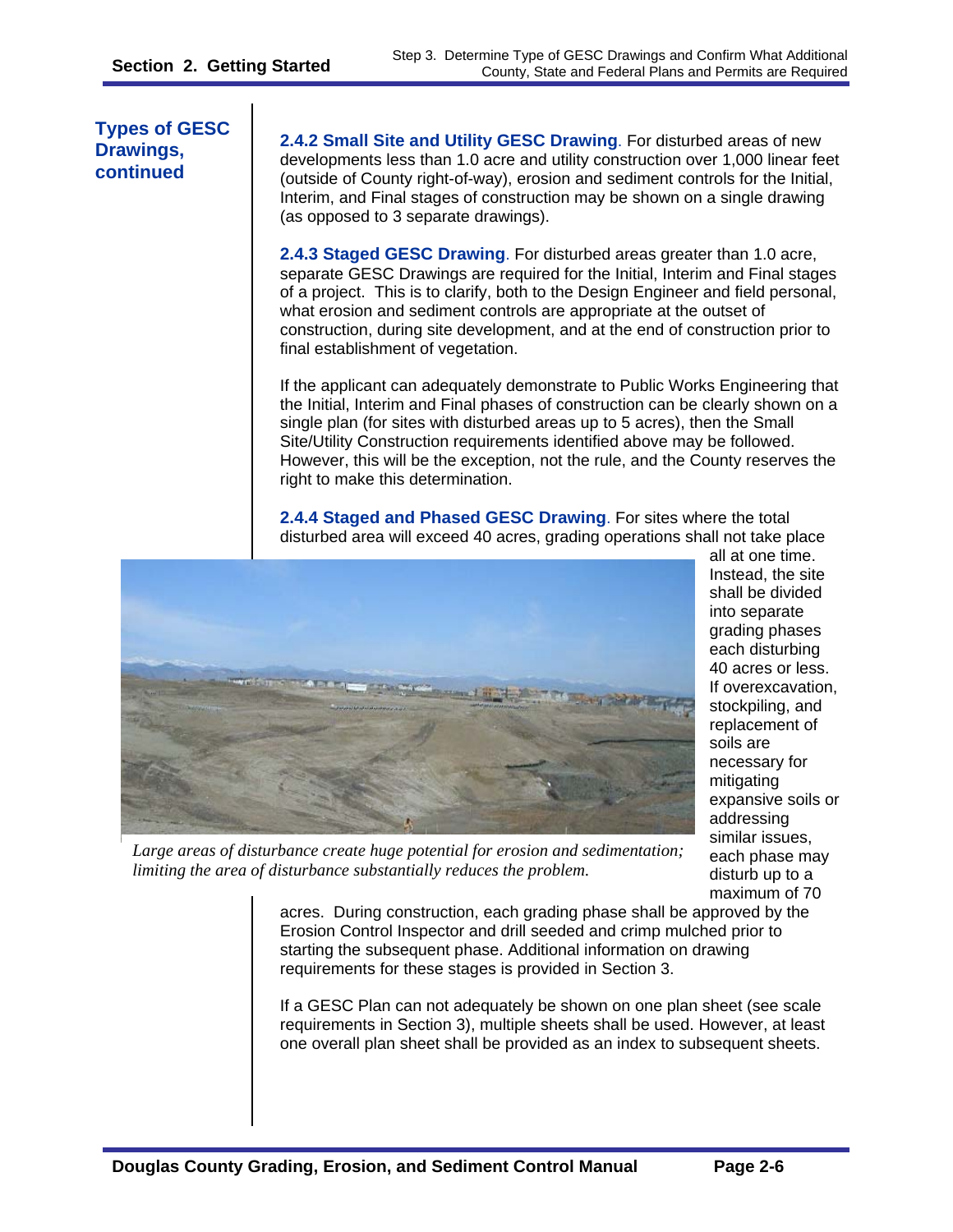#### *Phasing Requirements for Adjacent Projects*

*An owner or developer may have several adjacent projects that, individually, may or may not be subject to the area phasing requirements. This situation typically occurs in large developments,*  part of a larger common plan of development or sale, which is platted in numerous individual *filings. For design and construction purposes, the projects are typically submitted to the County as separate projects and they are reviewed accordingly. However, for purposes of grading, erosion and sediment control, when the individually-platted projects are contiguous and the grading operations could be occurring simultaneously, the County shall treat the sum of the individual projects as one large project. The sum of the individual projects shall be subject to the area phasing requirements and the issuance of individual project grading permits shall be based on the disturbance and/or stabilization that have been accomplished in the adjacent projects.* 

> **2.4.5 Oil and Gas Well Site Drawings**. Exclusively for Oil and Gas Well Sites that may have long-term impacts on the designated area. The drawings shall be site specific and include the GESC Plan Standard Notes and Details (Appendix B). The Oil and Gas Well Site Drawings shall include erosion and sediment controls for the Initial and Final stages being shown on separate sheets. **2.4.6 Small Utility GESC Drawing**. For sites that utility companies will be

performing small projects or installations. The drawings shall be site specific and include the Standard Notes and Details for Small Utility GESC Permits. Additional information regarding Small Utility GESC Drawings can be found in Section 9 of the *GESC Manual*.

# **Other County** 2.5 **Plans and Permits**

GESC Plans shall be submitted along with the following related County plans and permit applications. These related plans and permits do not reflect all requirements for development in Douglas County, but rather describe plans and permits that shall be considered when proceeding through the GESC Permit Process.

**2.5.1 Complete Submittal Package**. The GESC Plan shall be submitted concurrently with the construction plans for a proposed construction project, when applicable. The entire submittal package will include an acceptable form of plat or improvement plan, construction plans, drainage report, traffic study, pavement design report, a site improvement agreement, geotechnical report (if applicable), and payment of applicable engineering review fees. The GESC Plans will be reviewed as a part of the whole package and **not as a separate plan**.

**2.5.2 Right-of-Way Use and Construction Permit**. Projects that include use of or construction in the County right-of-way must obtain a Right-of-Way Use and Construction Permit. All storm drainage improvements require a Right-of-Way Use and Construction Permit. Overexcavation due to soil mitigation for pavement design requires an active GESC Permit as well as a Right-of-Way Use and Construction Permit. Special requirements will be associated with work in the right-of-way to reduce impacts to vehicular traffic.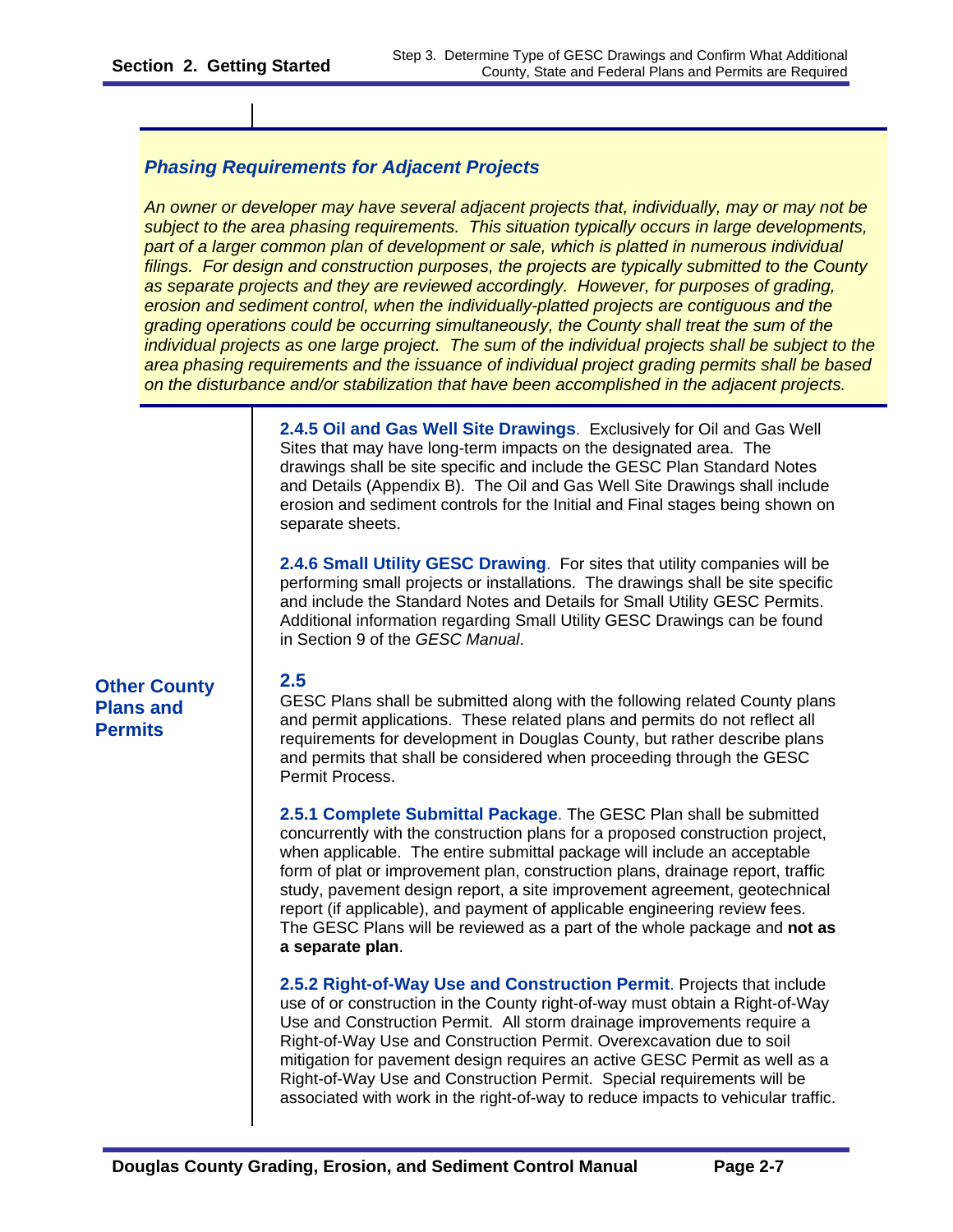**Other County Plans and Permits,** 

Information on Right-of-Way Use and Construction permitting is found in the Douglas County *Roadway Design and Construction Standards Manual*, (*Roadway Manual*), as amended.

**continued 2.5.3 Temporary Construction Access Permitting. All access points to** or from a construction site onto a public right-of-way require a Temporary Construction Access Permit and a Right-of-Way Use and Construction Permit as outlined in the *Roadway Manual*, as amended. No ramps of dirt, gravel, asphalt, wood, or other materials are allowed in curb section.

> **2.5.4 Drainage Plans**. The GESC Plan shall be consistent with the Phase II and Phase III Drainage Plans for the development, prepared in accordance with the County's *Storm Drainage Design and Technical Criteria Manual* (*Drainage Manual*), as amended. This requirement does not apply to Temporary Batch Plant GESC Plans, Small Utility GESC Plans, or Low Impact GESC Plans. At a minimum, the Phase II Drainage Plan shall be

*At a minimum, the Phase II Drainage Plan shall be*  **Information**  *submitted,*  formation *reviewed, and accepted by the County before a GESC Permit is issued.* 

submitted, reviewed, and accepted by the County before a GESC Permit is issued.

Permanent erosion control measures shall be addressed in the Drainage Plans per the requirements found in the *Drainage Manual*. Permanent water quality or detention basins shall incorporate sediment basins during construction and shall be constructed as soon as possible once site disturbance occurs. GESC Plan BMPs shall be provided for permanent drainage features and shall be staged and removed at the appropriate time relative to drainage facility construction and final site stabilization.

**2.5.5 DESC Plan**. A Drainage, Erosion and Sediment Control (DESC) Plan must be submitted to the Douglas County Building Division for construction of all detached single-family residential units. See Section 8 for further requirements.

#### **2.5.6 Floodplain Development Permit**.

Projects that include work within designated 100 year floodplain limits of drainageways in the County require a Floodplain Development Permit. This permit shall be obtained from Public Works Engineering. The objective of this permit is to ensure that the proposed project activities are in



*A DESC Plan is required for construction of single-family residential units.* 

compliance with approved floodplain management standards. If the floodplain is altered as a result of the project, a flood insurance map change approval may be needed from the Federal Emergency Management Agency (FEMA), as discussed in Section 2.7.1. Drainageways comprise valuable resources and shall not be disturbed unless accepted in advance by Douglas County. Erosion and sediment controls addressing work in and around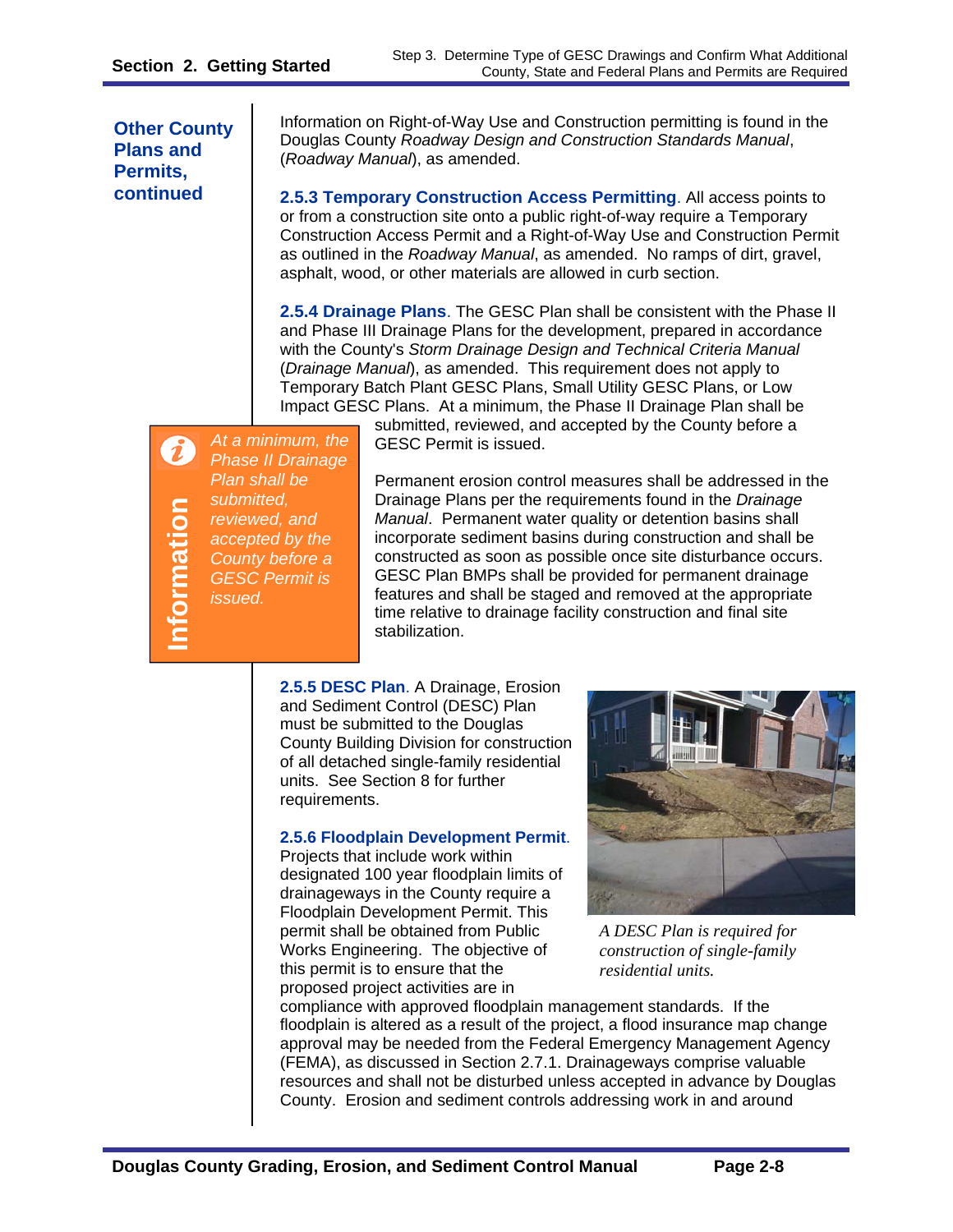#### **Other County Plans and Permits, continued**

drainageways are described in Section 3 along with illustrations in the example GESC Plans. Any acceptance obtained from Douglas County does



*Streams and drainage channels comprise valuable resources and are not to be disturbed unless accepted in advance by Douglas County.* 

not release an Applicant from the need to comply with the requirements of Sections 7 and 9 of the Endangered Species Act of 1973, 16 U.S.C. 1531 *et seq.*, as amended, or with any other applicable Federal, State or local laws or regulations.

# **State Permitting**

**2.6** 

The State of Colorado requires permits for construction-related activities, which are in addition to permitting requirements of Douglas County. The Applicants or the Design Engineer shall contact the State of Colorado, Water Quality Control Division (WQCD) for specific State permitting information for their specific projects. Contact information for the WQCD is provided in Appendix A.

Information on some of the State permits that may be applicable include the following (this is not to be considered an exhaustive list; therefore, applicants are advised to contact the State).

**2.6.1 Stormwater Management Plan**. In compliance with the NPDES Stormwater Permit Program, the State requires that Stormwater Management Plans (SWMPs) be prepared for construction projects



*Control of airborne emissions is to be addressed in the GESC Plan and may be subject to additional State regulations.* 

exceeding 1.0 acre of disturbance or less than 1.0 acre of disturbance part of a larger plan of development.

**2.6.2 Construction Dewatering Permits**. The State issues a permit for discharges associated with construction activities to manage dewatering discharges from construction projects. The permit establishes water quality standards and BMPs for dewatering discharges.

**2.6.3 Air Quality Plans**. As described in the Urban Drainage and Flood Control District's *Urban Storm Drainage Criteria Manual -Volume 3*, (*Volume 3*), as amended, the surface stabilization measures identified for control of precipitation-induced erosion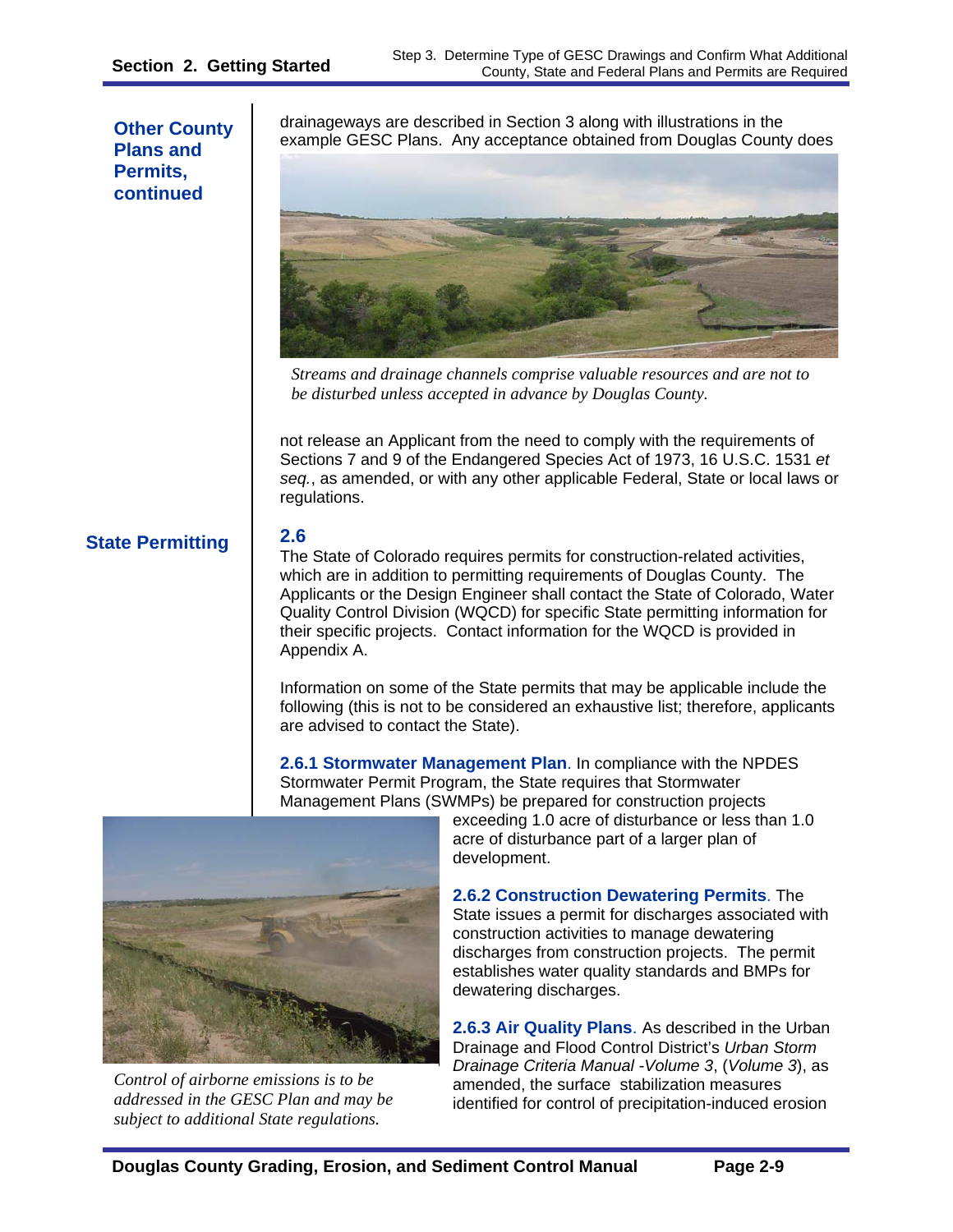| <b>State Permitting,</b><br>continued | generally inhibit soils from becoming windborne. However, measures and<br>requirements to control airborne emissions shall be addressed in the GESC<br>Plan. In addition, applicable State regulations pertaining to air quality shall<br>be addressed.                                                                                                                                                                                                                                                                                                                                                                                                                        |  |  |  |
|---------------------------------------|--------------------------------------------------------------------------------------------------------------------------------------------------------------------------------------------------------------------------------------------------------------------------------------------------------------------------------------------------------------------------------------------------------------------------------------------------------------------------------------------------------------------------------------------------------------------------------------------------------------------------------------------------------------------------------|--|--|--|
|                                       | The Air Pollution Control Division of the Colorado Department of Public<br>Health and Environment (CDPHE) has passed air quality regulations<br>consistent with Federal legislation. Regulation No. 3 requires submittal of an<br>Air Pollutant Emission Notice (APEN) for sources of fugitive dust from<br>construction sites, as well as other sources. Regulation No. 1 defines<br>particulate emission control regulations for haul roads and roadways.<br>Additional controls, such as road watering, may be necessary to fully comply<br>with these regulations at a construction site. The CDPHE should be<br>contacted about APENs and other air quality requirements. |  |  |  |
| <b>Federal Permitting</b>             | 2.7<br>Applicants are also responsible for complying with all applicable Federal<br>permitting. This may include, but is not limited to, the FEMA map revision<br>process, the Department of the Army Corps of Engineers Section 404 Permit<br>and U.S. Fish and Wildlife Service Endangered Species Action Section 10<br>and/or Section 7 Permits.                                                                                                                                                                                                                                                                                                                            |  |  |  |
|                                       | Information on some of the Federal programs and permits that may be<br>applicable include the following (this is not to be considered an exhaustive<br>list; therefore, applicants are advised to confirm the Federal requirements<br>that may apply).                                                                                                                                                                                                                                                                                                                                                                                                                         |  |  |  |
|                                       | 2.7.1 FEMA Map Revisions. As mentioned in Section 2.5.6, projects that<br>impact the regulatory floodplain may need to obtain a Conditional Letter of<br>Map Revision (CLOMR) and/or Letter of Map Revision (LOMR) from FEMA.<br>In this case, proper documentation needs to be submitted to FEMA for review<br>and approval.                                                                                                                                                                                                                                                                                                                                                  |  |  |  |
|                                       | Contact information for FEMA is provided in Appendix A.                                                                                                                                                                                                                                                                                                                                                                                                                                                                                                                                                                                                                        |  |  |  |
|                                       | 2.7.2 Section 404 Permitting. Excavation activity associated with a dredge<br>and fill project in "Waters of the United States" (including streams, open<br>water lakes, ponds, wetlands, etc.) may require a Section 404 Permit. The<br>level of permitting is dependent on the extent of disturbance along the water<br>body of interest. It should be reviewed with the U.S. Army Corps of<br>Engineers as to whether a Nationwide Permit or an Individual<br>Permit is required. Individual Permits will require more detailed<br>information about the project and preparation of exhibits specific<br>to the project site.                                               |  |  |  |
|                                       | Contact Information for the U.S. Army Corps of Engineers is<br>provided in Appendix A.<br>2.7.3 U.S. Fish and Wildlife Service Threatened and                                                                                                                                                                                                                                                                                                                                                                                                                                                                                                                                  |  |  |  |

**Endangered Species Clearance**. The U.S. Fish and Wildlife Service have established guidelines for surveys to determine the presence or absence of threatened and endangered species within a project's limits. The most prominent of these

*A Preble's Meadow Jumping Mouse.*